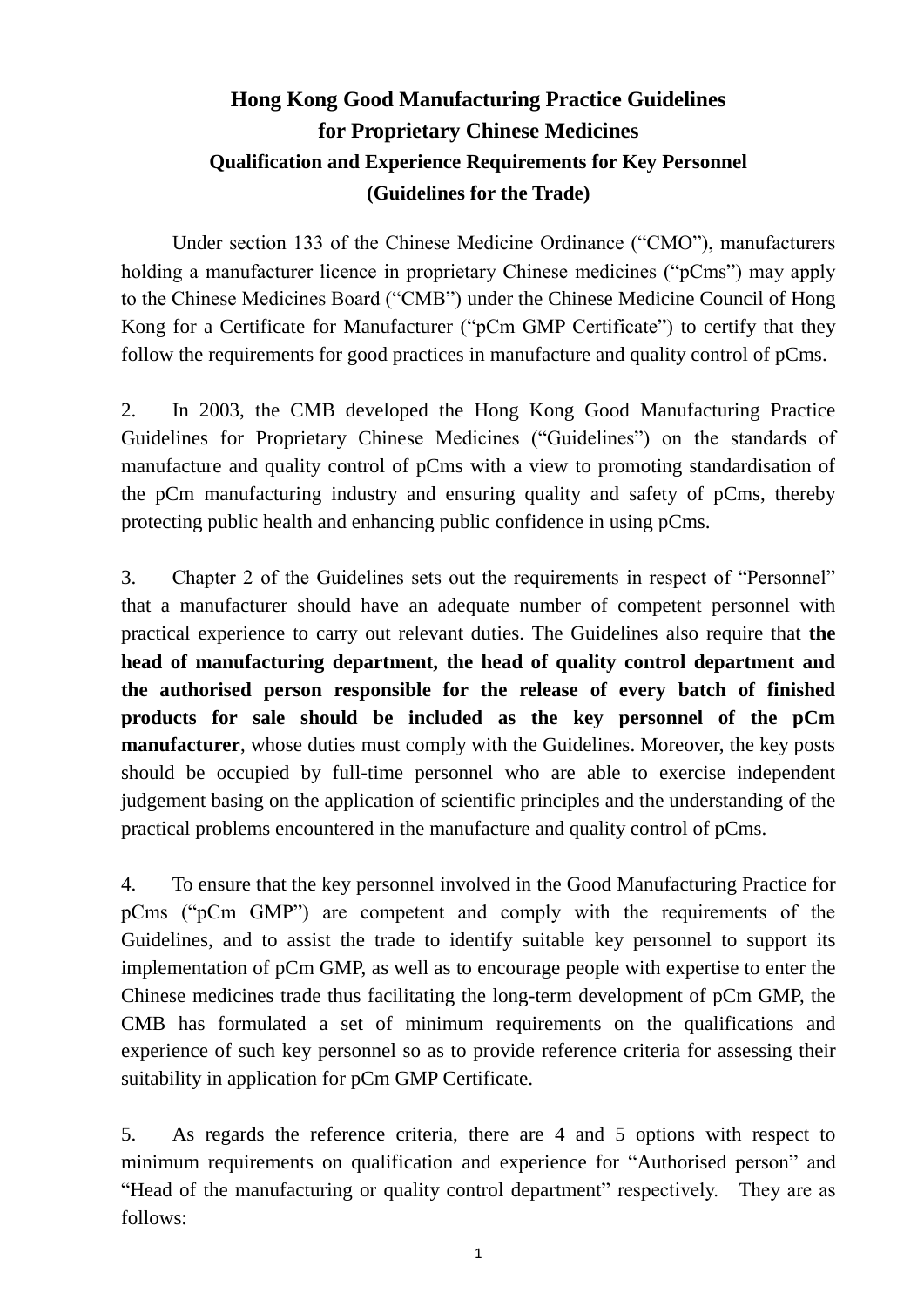| <b>Key Personnel</b> | <b>Option</b> | <b>Qualifications</b>           | <b>Experience</b>                         |
|----------------------|---------------|---------------------------------|-------------------------------------------|
| A. Authorised        | (1)           | Holder of a bachelor's degree   | 2 years practical experience<br>$\bullet$ |
| Person               |               | in Chinese medicines awarded    | <u>a supervisory or</u><br>in             |
|                      |               | by a university in Hong Kong;   | managerial role relevant to               |
|                      |               | or, in the opinion of the CMB,  | pCms manufacture / quality                |
|                      |               | an equivalent qualification.    | control; or                               |
|                      |               |                                 | 1 year practical experience               |
|                      |               |                                 | under Good Manufacturing                  |
|                      |               |                                 | Practice ("GMP")<br>in<br><sub>a</sub>    |
|                      |               |                                 | supervisory or managerial                 |
|                      |               |                                 | relevant<br>pCms<br>role<br>to            |
|                      |               |                                 | manufacture<br>quality<br>$\sqrt{2}$      |
|                      |               |                                 | control <sup>^</sup> .                    |
|                      |               |                                 | Experience shall include at least 6       |
|                      |               |                                 | of relevant practical<br>months           |
|                      |               |                                 | experience obtained in Hong               |
|                      |               |                                 | Kong.                                     |
|                      | (2)           | Pharmacist registered under     |                                           |
|                      |               | the Pharmacy and Poisons        | -Same as above-                           |
|                      |               | Ordinance<br>(Chapter<br>138,   |                                           |
|                      |               | Laws of Hong Kong).             |                                           |
|                      | (3)           | Authorised person of a pCm      |                                           |
|                      |               | manufacturer which has been     |                                           |
|                      |               | awarded a GMP certificate by    |                                           |
|                      |               | of<br>the<br>member<br>a        | -Same as above-                           |
|                      |               | Pharmaceutical<br>Inspection    |                                           |
|                      |               | Co-operation<br>Scheme          |                                           |
|                      |               | (hereinafter called "PIC/S").   |                                           |
|                      | (4)           | Holder of a bachelor's degree   | 3 years practical experience              |
|                      |               | in a relevant science subject*. | a supervisory or<br>in                    |
|                      |               |                                 | managerial role relevant to               |
|                      |               |                                 | pCms manufacture / quality<br>control; or |
|                      |               |                                 | 18<br>months                              |
|                      |               |                                 | practical<br>experience under GMP in a    |
|                      |               |                                 | supervisory or managerial                 |
|                      |               |                                 | relevant<br>pCms<br>role<br>to            |
|                      |               |                                 | manufacture<br>quality<br>$\sqrt{2}$      |
|                      |               |                                 | control <sup>^</sup> .                    |
|                      |               |                                 |                                           |
|                      |               |                                 | Experience shall include at least 6       |
|                      |               |                                 | months of relevant practical              |
|                      |               |                                 | experience obtained in Hong               |
|                      |               |                                 | Kong.                                     |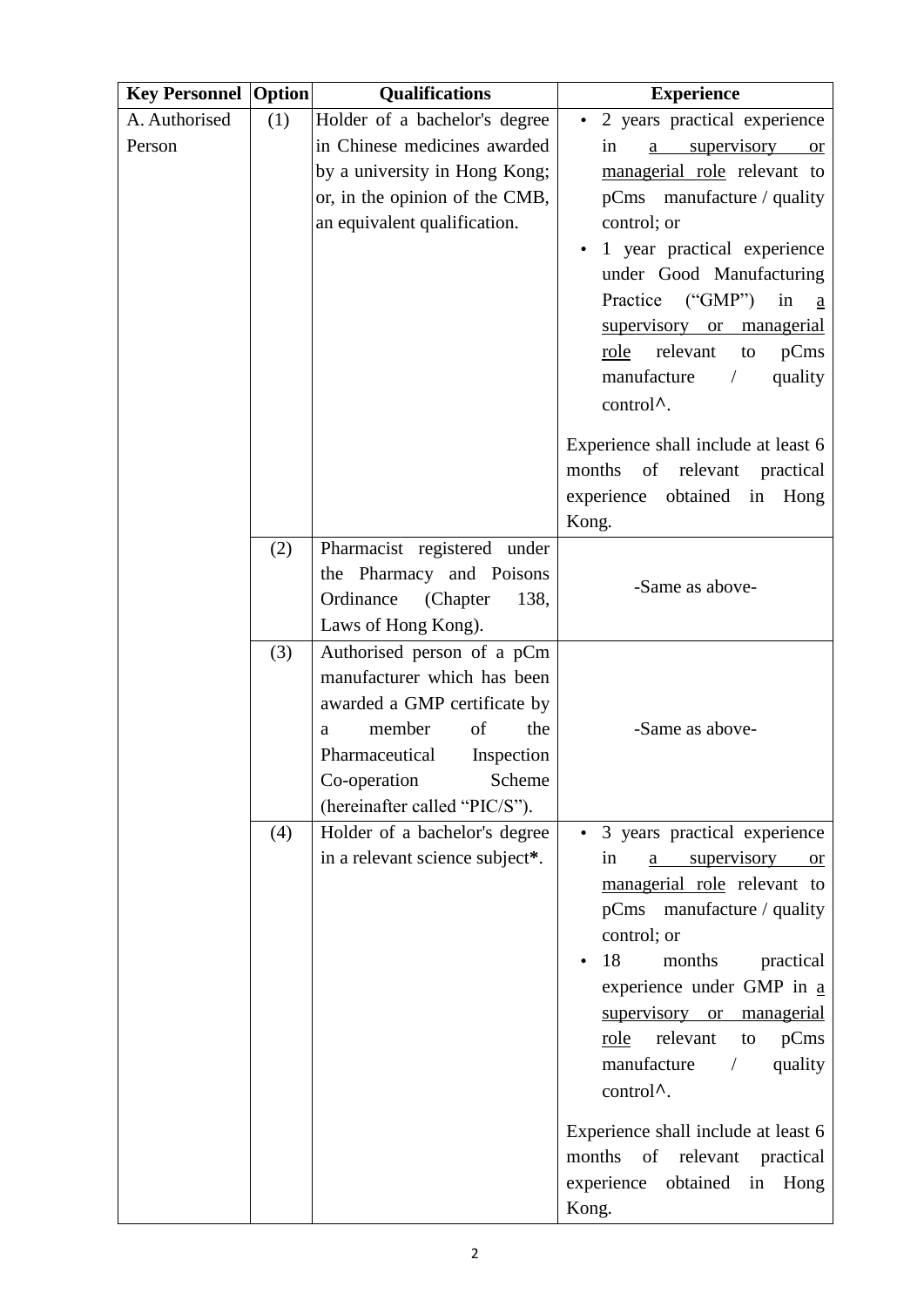| <b>Key Personnel</b> | <b>Option</b> | <b>Qualifications</b>               | <b>Experience</b>                         |
|----------------------|---------------|-------------------------------------|-------------------------------------------|
| B. Head of           | (1)           | Holder<br>of a<br>bachelor's        | 2 years practical experience<br>٠         |
| Manufacturing        |               | Chinese<br>degree<br>in             | relevant<br>pCms<br>to                    |
| or Quality           |               | medicines awarded by a              | manufacture / quality control;            |
| Control              |               | university in Hong Kong;            | <b>or</b>                                 |
| Department           |               | or, in the opinion of the           | 1 year practical experience               |
|                      |               | equivalent<br>CMB,<br>${\rm an}$    | under GMP relevant to pCms                |
|                      |               | qualification.                      | manufacture / quality control $\Lambda$ . |
|                      |               |                                     | Experience shall include at least 6       |
|                      |               |                                     | of<br>relevant<br>months<br>practical     |
|                      |               |                                     | experience obtained in Hong Kong.         |
|                      | (2)           | Pharmacist registered under         |                                           |
|                      |               | the Pharmacy and Poisons            | -Same as above-                           |
|                      |               | Ordinance.                          |                                           |
|                      | (3)           | Head of the manufacturing           |                                           |
|                      |               | quality<br>control<br><sub>or</sub> |                                           |
|                      |               | department of<br>a pCm              |                                           |
|                      |               | manufacturer which<br>has           | -Same as above-                           |
|                      |               | <b>GMP</b><br>been awarded<br>a     |                                           |
|                      |               | certificate by a member of          |                                           |
|                      |               | the PIC/S.                          |                                           |
|                      | (4)           | Holder of a<br>bachelor's           | • 3 years practical experience            |
|                      |               | degree in a relevant science        | relevant<br>pCms<br>to                    |
|                      |               | subject*;                           | manufacture / quality control;            |
|                      |               |                                     | <b>or</b>                                 |
|                      |               |                                     | 18 months practical experience            |
|                      |               |                                     | under GMP relevant to pCms                |
|                      |               |                                     | manufacture / quality control $\lambda$ . |
|                      |               |                                     | Experience shall include at least 6       |
|                      |               |                                     | of<br>months<br>relevant<br>practical     |
|                      |               |                                     | experience obtained in Hong Kong.         |
|                      | (5)           | Holder of a diploma in              | 4 years practical experience              |
|                      |               | Chinese medicines awarded           | relevant<br>pCms<br>to                    |
|                      |               | by a university in Hong             | manufacture / quality control;            |
|                      |               | Kong or the Vocational              | <b>or</b>                                 |
|                      |               | Training Council; or, in the        | 2 years practical experience              |
|                      |               | opinion of the CMB, an              | under GMP relevant to pCms                |
|                      |               | equivalent qualification.           | manufacture / quality control $\Lambda$ . |
|                      |               |                                     | Experience shall include at least 1       |
|                      |               |                                     | year of relevant practical experience     |
|                      |               |                                     | obtained in Hong Kong.                    |